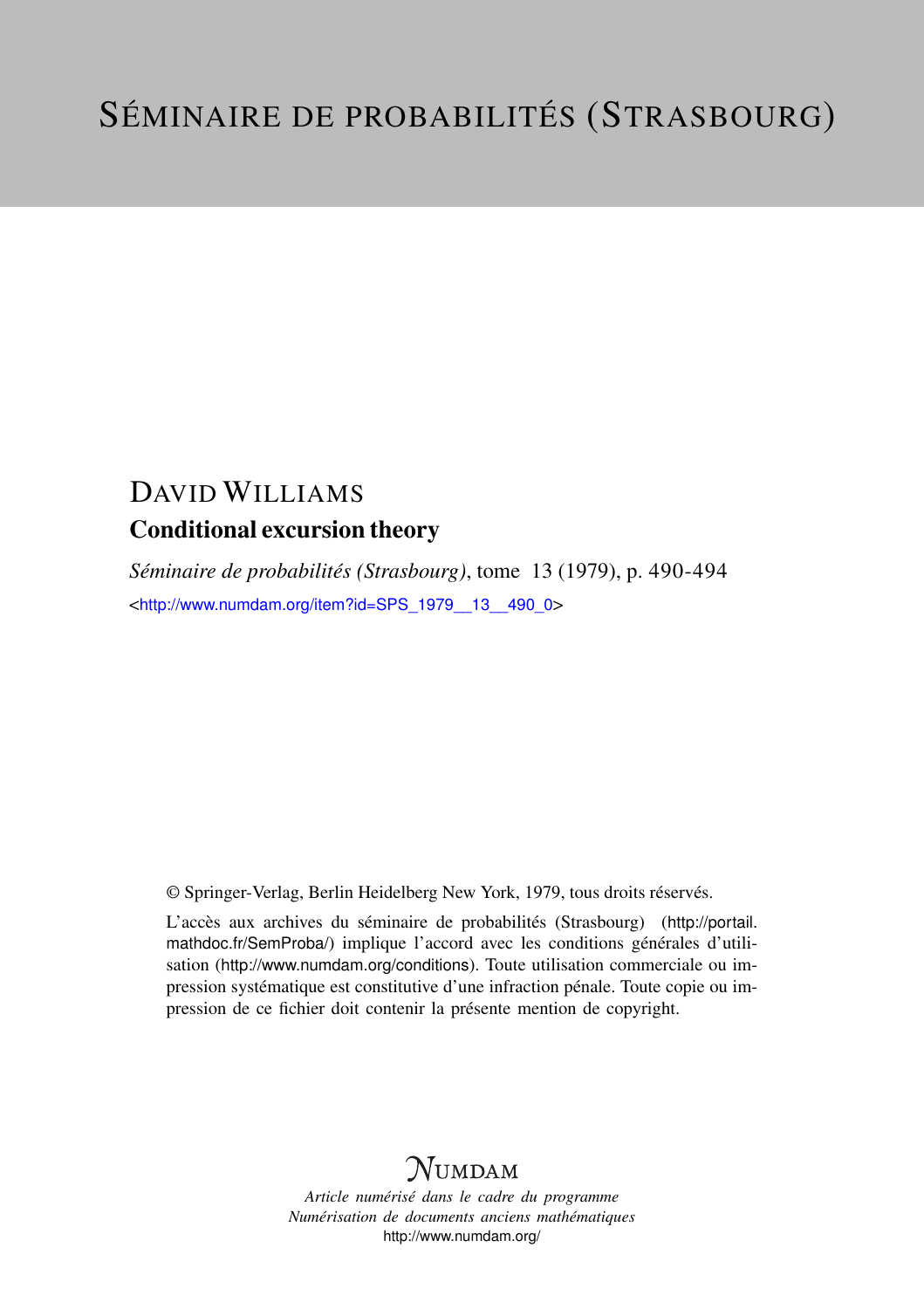#### CONDITIONAL EXCURSION THEORY

by

#### David Williams

1. The purpose of this note is to draw attention to CMO formulae, that is, 'conditional' versions of the Motoo-Okabe formula (of Theorem VIII.1 of Maisonneuve [3]) in which the sample paths of the 'process on the boundary' are assumed known. Various CMO formulae have long been used - often with more intuition than formal 'rigour' - in constructing sample paths of Markov chains. The type of general CMO formulae for Markov processes which I have in mind will be intuitively obvious from the special case described here.

Walsh ([4]) has recently provided very illuminating explanations of the theorems of Knight and Ray on diffusion local time, and of other Markovian properties in the space variable. The CMO formulae establish Walsh's conjecture that, for diffusions with known initial and final values, martingales relative to the excursion fields can jump only at the process minimum M (whence any excursion-field stopping 'time' S with  $P{S=M} = 0$  is previsible).

This brief note is merely intended to generate interest. It is not very polished. I stick to my favourite diffusion, '3-dimensional' Bessel process, BES(3), so as to be able to provide cross-checks on some complicated formulae. I hope that a more complete version of some of these ideas (with much less cavalier use of the word 'obvious') will soon take shape at Swansea.

2. Let  $\Omega$  be the space  $C(R^+, R^+)$  of continuous paths with state-space  $[0, \infty)$ . Let X be the coordinate process:

 $X(t, \omega) \equiv X_t(\omega) \equiv \omega(t)$ ;  $X(\infty, \omega) \equiv \partial$ .

Fix x in  $(0, \infty)$ , and make the following definitions:

 $F \equiv [0, x];$   $T \equiv \inf\{t > 0 : X_t \in F\};$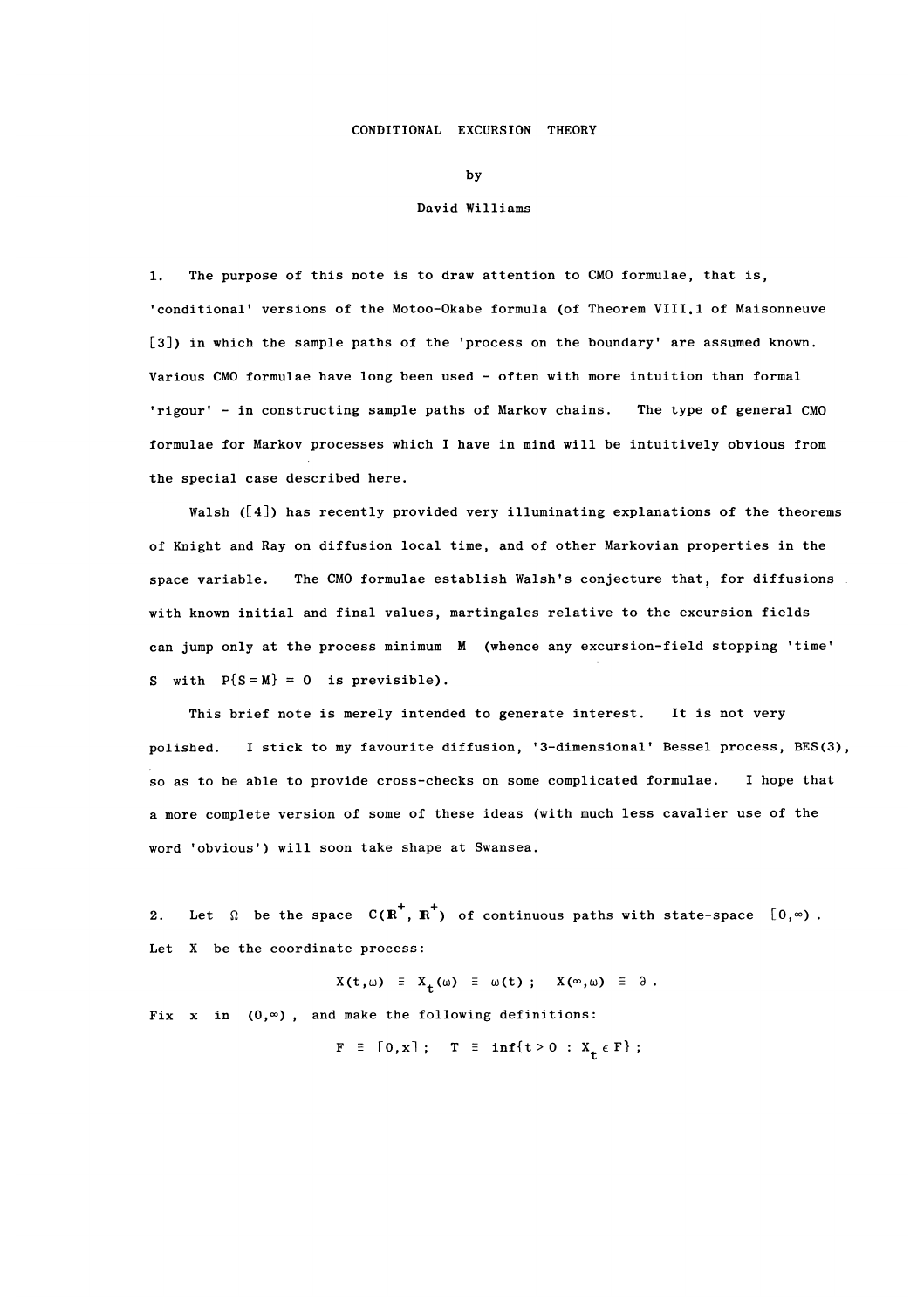$H(t) \equiv measure{s \leq t : X_{\mathbf{g}} \in F}; \quad H \equiv H(\infty);$  $\rho(\tau) \equiv \inf\{t : H(t) > \tau\}$ ;  $Y(\tau) \equiv X \circ \rho(\tau)$ .

(By the usual convention that  $\inf \emptyset \equiv \infty$ ,  $Y(\tau) = \partial$  for  $\tau \geq H$ .)

The  $\sigma$ -algebra  $\mathscr{E}_{\mathbf{x}}$  determined by excursions below x is defined as follows:

$$
g_{\mathbf{x}} \equiv \sigma\{Y(\tau) : 0 \leq \tau < \infty\}.
$$

This agrees with Walsh's definition for the diffusion case.

In the situations which concern us, the local time:

$$
L_X^Y(\tau) = \lim_{h \to 0} \frac{\text{measure } \{\sigma \leq \tau : Y(\sigma) \in (x-h, x) \}}{2h}
$$

exists.

We use the functional notation for measures, so that we do not require different symbols for probability and expectation. Define:  $BES<sup>y</sup>$  to be the law of '3-dimensional' Bessel process starting at y;  $BM<sup>y</sup>$  to be the law of Brownian motion starting at y; ITO $^{\text{X}}$  to be the Itô excursion law (characteristic measure) at boundary point x for reflecting Brownian motion on  $[x, \infty)$ , with the Itô-McKean normalisation of local time at x.

Fix  $\lambda > 0$ , and define

$$
\gamma = (2\lambda)^{\frac{1}{2}}.
$$

The appearance of  $\gamma$  in the CMO formulae derives from the well-known fact that

 $\text{ITO}^{\mathbf{X}}\{1 - \exp(-\lambda \mathbf{T})\} = \gamma$ .

### 3. FIRST-ORDER CMO FORMULAE FOR BES(3).

Let f be a bounded Borel function on  $[0, \infty)$  and let  $\zeta$  be an exponentially 3. FIRST-ORDER CMO FORMULAE FOR BES(3).<br>Let f be a bounded Borel function on  $[0,\infty)$  and let  $\xi$  be an exponentiall<br>distributed variable of rate  $\lambda$  which is independent of X.

Then, on the set  ${T = \infty}$ , we have: (1)  $BES^b{f(x_\xi)} |g_x] = BES^{b-x}{f(x + x_\xi)}$ .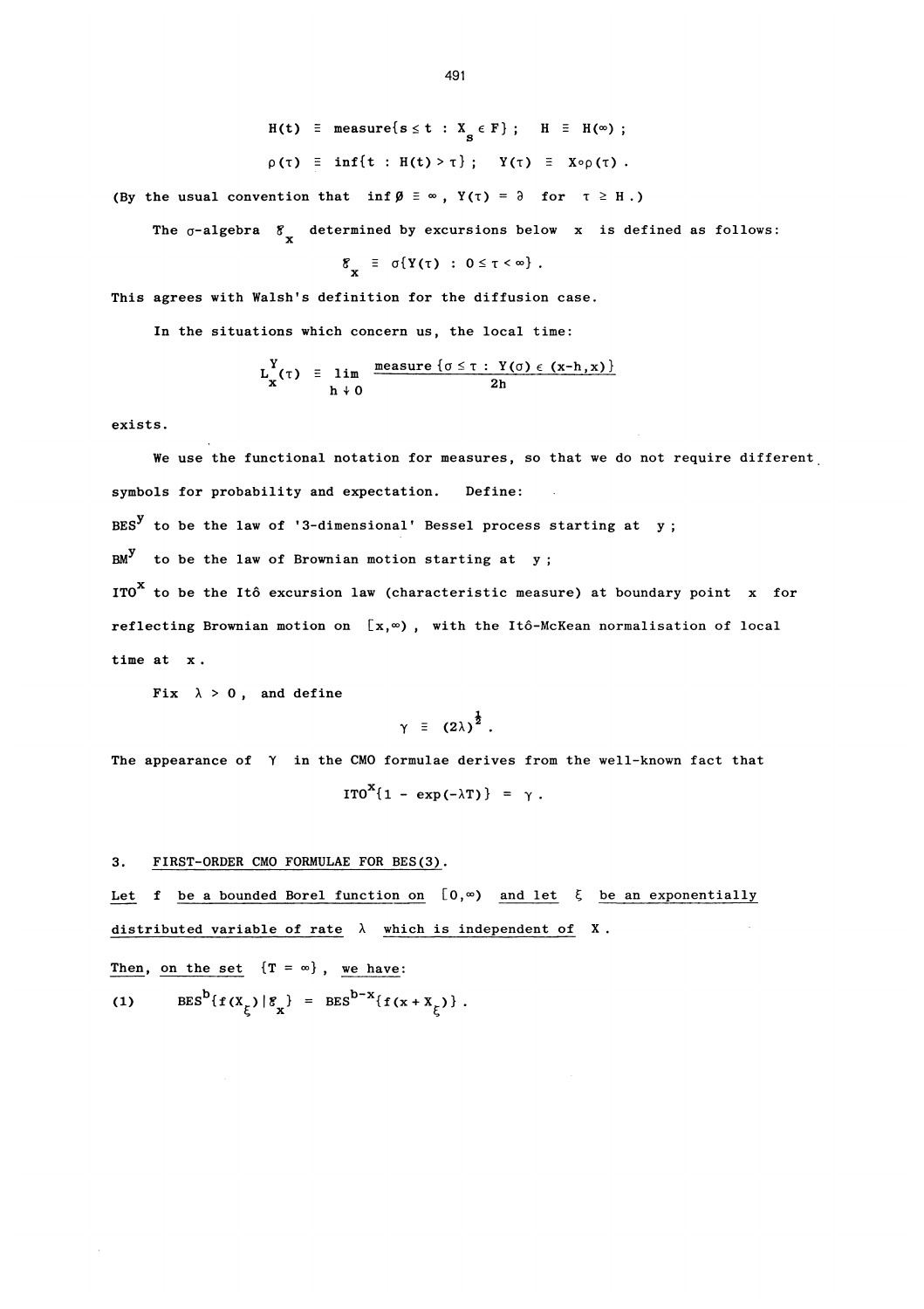On the set  ${T < \infty}$ , we have:

(2) 
$$
BES^{D}{f(x_{\xi})}; T > \xi | \xi_{x}
$$

$$
= BM^{D}{f(x_{\xi})}; T > \xi};
$$

(3) 
$$
BES^{D}\lbrace f(X_{\xi}); T < \xi; X_{\xi} \in F | \mathcal{E}_{x} \rbrace
$$

$$
= \text{BM}^{\text{b}}\{\text{T} < \xi\} \bigg|_0^{\infty} \lambda \exp\left[-\lambda\tau - \gamma L_{\text{X}}^{\text{Y}}(\tau)\right] \text{f}(Y_{\tau}) d\tau
$$

(4) 
$$
BES^{b}\{f(X_{\xi}); T < \xi; X_{\xi} \notin F; \xi < \rho(H-)|g_{x}\}\
$$

$$
= BM^{b}\{T < \xi\} ITO^{x}\{f(X_{\xi}); \xi < T\}\int_{0}^{H} \exp[-\lambda T - \gamma L_{x}^{Y}(\tau)] dL_{x}^{Y}(\tau);
$$
(5) 
$$
BES^{b}\{f(X_{\xi}); T < \xi; X_{\xi} \notin F; \xi > \rho(H-)|g_{x}\}\
$$

$$
= BM^{b}\{T < \xi\} BES^{0}\{f(x + X_{\xi})\} \exp[-\lambda H - \gamma L_{x}^{Y}(H)].
$$

(5) 
$$
BES^{b}{f(x_{\xi})}; T < \xi; X_{\xi} \downarrow F; \xi > \rho(H-) |g_{x}
$$

= 
$$
BM^b{T \lt \xi} BES^0{f(x + x_{\xi})} \exp[-\lambda H - \gamma L_x^Y(H)].
$$

Proof. The above formulae seem to me to be obvious given Itô excursion theory ([2]) and Theorem 3.1 of Williams [5].

4. The reason that I believe the formulae is that they 'integrate out' correctly. If, for example, formula (3) is correct, then we must have, for  $b \le x$ ,

(3\*) 
$$
BES^{b}\left\{\int_{0}^{H} \exp \left[-\lambda \tau - \gamma L_{X}^{Y}(\tau)\right] f(Y_{\tau}) d\tau\right\} = h(b),
$$

where

$$
h(b) \equiv BES^b \left\{ \int_0^\infty e^{-\lambda t} f(x_t) I_F(x_t) dt \right\}.
$$

Now (see, for example, [5]) it is well known that, for  $b < x$ ,

bh(b) = 
$$
\gamma^{-1} e^{-\gamma b} \int_0^b 2y \sinh(\gamma y) f(y) dy + \gamma^{-1} \sinh(\gamma b) \int_b^x 2ye^{-\gamma y} f(y) dy
$$
.

Thus,  $h$  is bounded near  $0$ ,  $h$  satisfies

$$
\lambda h - \frac{1}{2}h'' - b^{-1}h' = 0 \text{ on } (0, x),
$$

and h obeys the elastic-barrier condition:

$$
[\n\chi h(x)]' + \gamma x h(x) = 0.
$$

These facts confirm  $(3^*)$  (but not, of course,  $(3)!$ ).

With a little effort, you can check that (4) integrates out properly, using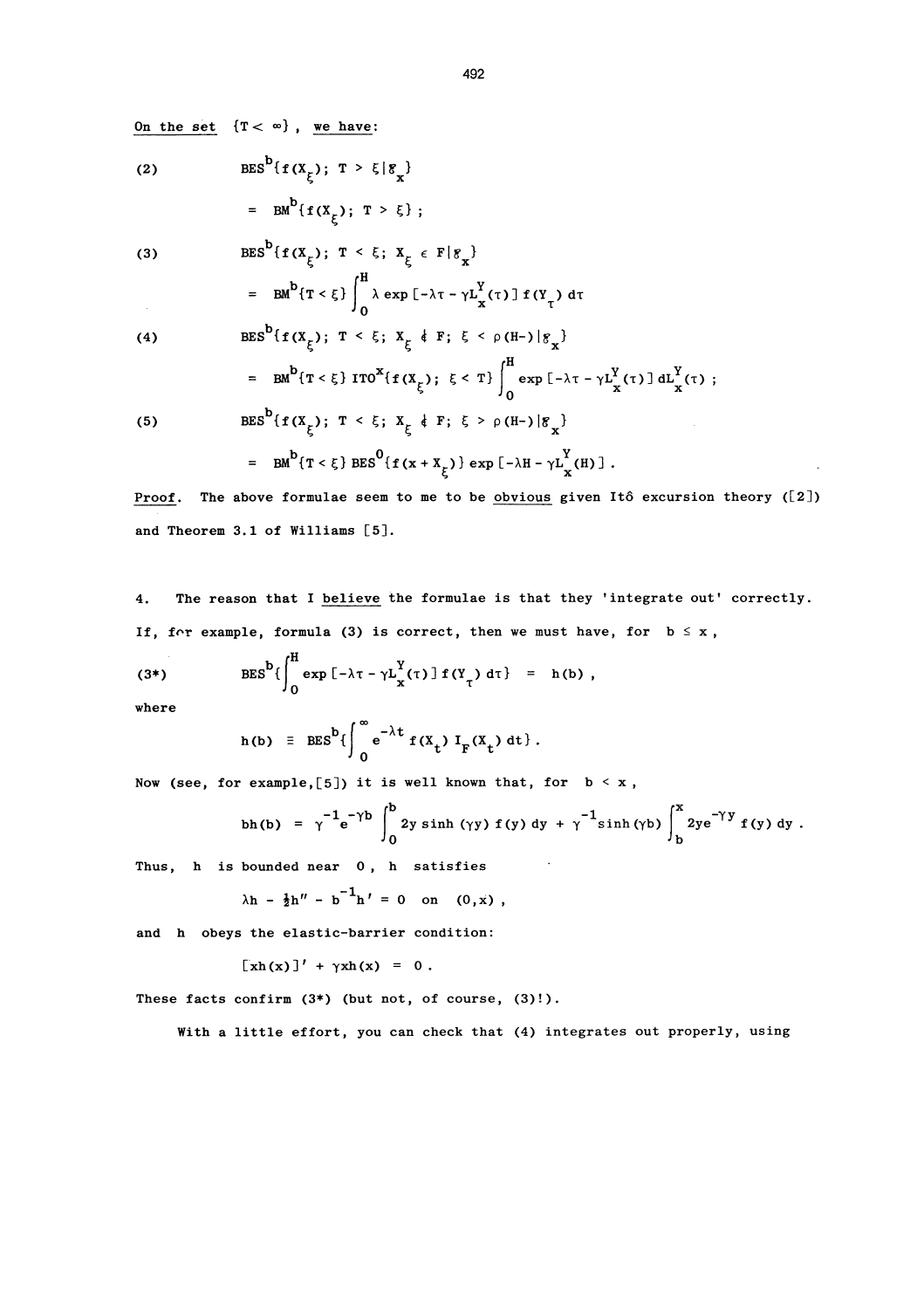(among other things) the results:

$$
ITO^{X}\lbrace f(X_{\xi}); \quad \xi < T \rbrace = 2\lambda \int_{x}^{\infty} e^{-\gamma(y-x)} f(y) dy ;
$$
  
\n
$$
BES^{b}\lbrace \int_{0}^{H} \exp\left[-\lambda \tau - \gamma L_{x}^{Y}(\tau)\right] dL_{x}^{Y}(\tau) \rbrace = (\gamma b)^{-1} \sinh(\gamma b) x e^{-\gamma x} .
$$

5. Formulae  $(1)-(5)$  determine the martingale Z, where

$$
z_x = BES^b{f(x_\xi) |g_x},
$$

and show that Z is continuous in x except perhaps at  $x = M$ , where

 $M \equiv \inf \{X(t) : t \geq 0\}$ .

It is clear that what we must do now is to transfer the proof of Meyer's celebrated previsibility theorem for Markov processes 'from time to space'. If you consult pages 36-38 of Getoor [lJ, you will see that Walsh's conjecture will follow once we prove the following result.

THEOREM. Let  $n \in \mathbb{N}$  and let  $\xi_1, \xi_2, \ldots, \xi_n$  be exponentially distributed variables (of rates  $\lambda_1, \lambda_2, ..., \lambda_n$ ) such that  $\xi_1, \xi_2, ..., \xi_n$  and X are independent. Let  $f_1, f_2, \ldots, f_n$  be bounded continuous functions on  $[0, \infty]$ . Then the martingale

(6) 
$$
x \to BES^D{f_1(X_{\xi_1})f_2(X_{\xi_1+\xi_2})\cdots f_n(X_{\xi_1+\xi_2+\cdots+\xi_n})|\xi_x}
$$

is continuous except perhaps at  $x = M$ .

(The fact that this theorem implies Walsh's conjecture is easier to establish than the corresponding result in Getoor [1] where the  $~\xi~$  variables are not added together.)

6. Instead of working through all the tedious details of a full proof of the theorem, let us look at one case which gives the key 'inductive' idea.

Let  $\xi$  and  $\eta$  be exponential variables (of rates  $\lambda, \mu$  respectively) such that  $\xi, \eta$  and X are independent. Then we have the following extension of (4): if f and g are bounded Borel functions on  $[0,\infty)$ ,

(7) 
$$
BES^{D}\{f(X_{\xi})g(X_{\xi+\eta})\}; T < \xi; X_{\xi} \notin F; \xi < \rho(H-) | \mathcal{E}_{\chi}\}\n= BM^{D}\{T < \xi\} \int_{0}^{H} \exp\left[-\lambda \tau - \gamma L^{Y}_{X}(\tau)\right] A_{X} dL^{Y}_{X}(\tau) \quad \text{on } \{T < \infty\}\n\}
$$